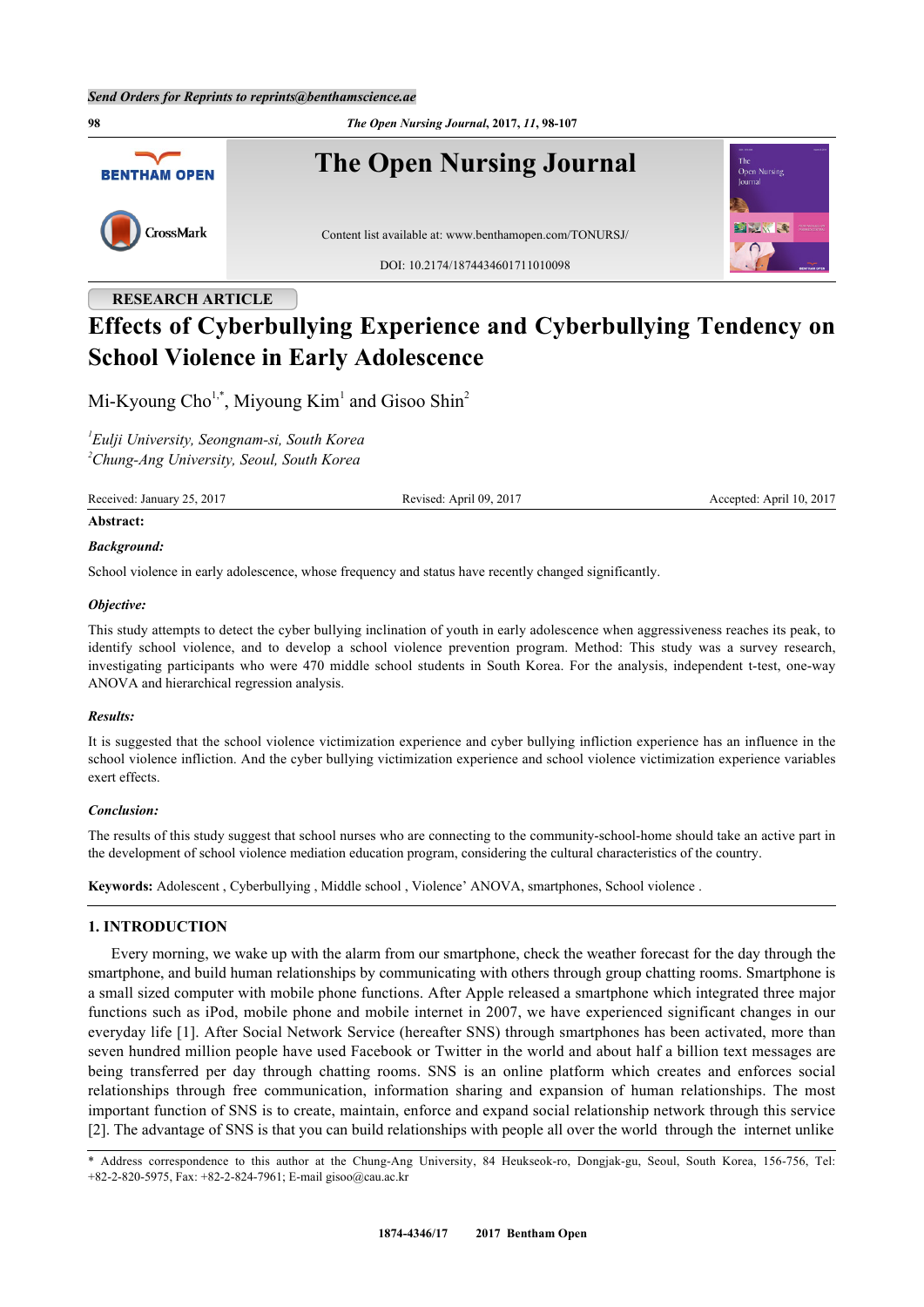offline and share information without constraints of time and place. Despite the usefulness of SNS, however, the negative side of SNS is also spreading. One of the negative side of SNS is harassment.

Recently, cyber bullying can be defined as a behavior that causes physical and mental damage to others by infringing upon the honor or rights and interests of others through online space instead of offline. As cyber bullying is not restrained by time or space, multiple people can witness it at the same time, and it can expand at an unpredicted geometrical speed through the re tweet function of SNS such as 'Forward' and 'Recommend,' and it is called "Abuse in the 21<sup>st</sup> Century." [[3](#page-8-2)]. Systematic studies on cyber bullying as a social phenomenon were initiated by Olweus in 1970s [\[4](#page-8-3)]. He defined cyber bullying as trials that cause harm or threat to a person with a similar meaning of aggressiveness which has been generally presented. Additionally, he said that cyber bullying is a new form of aggressiveness equivalent to crimes occurring in special environments and methods of school violence. Since it can maintain continuity and repeatability regardless of time and place by harassing victims remotely, it does not need physical proximity between the inflictor and the victim unlike in traditional school violence [\[4](#page-8-3)].

The age group which is badly affected by cyber bullying is the juvenile age group. In western countries, it has been reported that more than 25% of teenagers have experienced cyber bullying [\[5](#page-8-4)]. Youth are significantly affected, and it is reported that it can lead to maladjustment to school life and depression. It has also been reported that they can commit suicide more easily and frequently than adults [[6\]](#page-8-5). It is generally known that youth are in the period of storm and stress, which causes physical, emotional and behavioral changes. Most importantly, the revelation of aggressiveness is presented as one of the psychological characteristics in adolescence [\[7\]](#page-8-6). Aggressiveness emerges in childhood, increases till middle of the adolescent period, and it reaches its peak in the early adolescent period. It has been shown that such aggressiveness is related to problematic behaviors such as drug use, misbehavior, and chronic school violence and cyber bullying experiences [\[8](#page-8-7)].

Another characteristic of cyber bullying among youth is that school violence is reciprocally and closely related to cyber bullying rather than it being totally separate from offline school violence [[9](#page-8-8)]. School violence and cyber bullying occur due to inner motives such as ostentation of power, desire to govern or subdue others, revenge, boredom, jealousy and transition of emotions [\[10](#page-8-9)]. According to the general strain theory [[11\]](#page-8-10), school violence among youth occurs due to various tension factors that youth experience at home and at school in everyday life. In other words, youth develop negative emotions such as anger, depression and despair because of various tension factors and they execute school violent acts to vent these negative feelings [[9\]](#page-8-8). However, not all youth who are exposed to tension and have negative feelings because of these tension factors commit school violence but school violence is related to ties with their family and school and their personal disposition. Factors affecting violence or misbehavior of youth have been reported as age, experience of harassment in the past, urge to control, impulsiveness, attitude toward aggressiveness and moral attitude such as pursuit of pleasure [[12\]](#page-9-0).

Accordingly, this study attempts to detect the cyber bullying inclination of youth in early adolescence to identify school violence, and to develop a school violence prevention program.

# **2. MATERIAL AND METHODS**

# **2.1. Design**

This study is a descriptive research to find out the cyber bullying experience, cyber bullying victimization, and cyber bullying tendency, and to examine the effects of cyber bullying experience and cyber bullying tendency on school violence.

#### **2.2. Sample and Setting**

Participants were 470 middle school students in S city in South Korea. For the selection of participants, G\*power version 3.1.2 program was used. By calculating a two-tailed test significance level .05, medium effect size, power 0.95, and effect factors 17, and 305 participants were needed. We set the dropout rate as 35% from the calculated number of participants. From them, 440 copies of surveys were collected and used for the final analysis.

#### **2.3. Variables and Instruments**

#### *2.3.1. Cyber Bullying Infliction*

In the questionnaire to assess cyber bullying experience, 4 questions about harassment through mobile phones were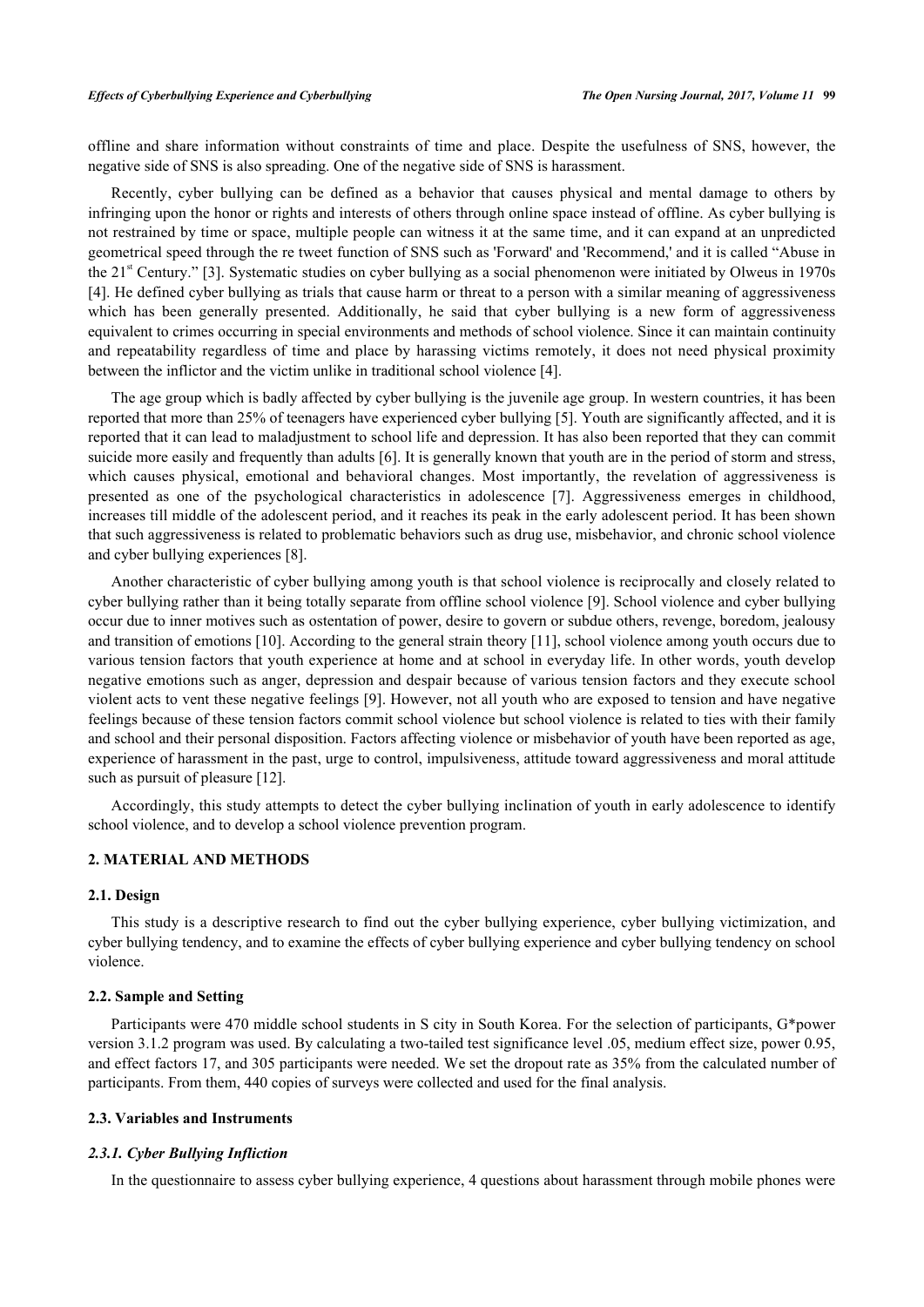added to the existing questionnaire by Hinduja and Patchin [[6\]](#page-8-5) to develop a questionnaire based on 13 questions. Each question asked if they have been harassed or committed violence through the internet or mobile phone for the last one month and it was analyzed on a 5 point likert scale ranging from 1 'Never' to 5 'Very much.' The higher the score, the more likely the respondent was involved in the cyber bullying. The reliability of the original tool was Cronbach´ $\alpha$ =.93, and in this study, it was Cronbach' $\alpha$ =.916.

#### *2.3.2. Cyber Bullying Victimization*

To measure the cyber bullying victimization experience, total 11 questions were selected by adding 4 questions asking about harassment through mobile phones to the tool developed by Patchin and Hinduja [\[13\]](#page-9-1). Each question asked if they have been cyber harassed for the last one month and it was analyzed on a 5 point likert scale ranging from 1 point indicating 'Never' to 5 points indicating 'Very much.' The higher the score, the higher the respondent received the damage. The reliability of the original tool was Cronbach´ $\alpha$ =.90, and in this study, it was Cronbach´ $\alpha$  = .889.

## *2.3.3. Cyber Bullying Tendency*

The Cyber Bullying Tendency Diagnosis Tool by Yoon, Kim and Park [\[14](#page-9-2)] was developed and verified by defining cyber bullying according to the Korean situation by referring to overseas cyber bullying evaluation tools and previous related studies and analyzing the induction factors of cyber bullying. The sub-areas of the cyber bullying tendency diagnosis tool are cyber insulting, cyber stalking, cyber defamation, cyber sexual violence, cyber camouflage, cyber justification (4 questions in each area), cyber outcast (3 questions), and ethical attitude (2 questions). The total number of questions is 29. The tool uses a 4 step likert scale and the students were asked about the frequency of their experience in the last three months according to the scale. If they did not have any experience for the last three months, they would reply 1 'None.' They were asked to reply to 4 according to the frequency such as 'once or twice, many times a week, many times a month.' The higher the score, the higher was the cyberbullying tendency. The reliability of the original tool was Cronbach`α = .934, and in this study, it was Cronbach`α = .893.

#### *2.3.4. School Violence*

As a school violence tool, the Olweus' [\[4](#page-8-3)] Offender/Victim Survey Scale was used. The tool is composed of 14 questions; 7 questions about school violence infliction experience and 7 questions about school violence victimization experience. Each question is analyzed on a 5point likert scale ranging from 1'Not at all' to 5'Very Much Indeed.' The higher was the number of points for the infliction experience and victimization experience, respectively, the higher was the level of school violence. The reliability of the original school violence infliction experience tool was Cronbach` $\alpha$  = .90, and in this study, it was Cronbach` $\alpha$  = .864. The reliability of the original school violence victimization experience tool was Cronbach`α = .91, and in this study, it was Cronbach`α = .835.

#### *2.3.5. Data Analysis*

Collected materials were analyzed using the PASW Statistics 21.0 (Chicago, IL, USA) program. Characteristics of participants were analyzed using the average, standard deviation, frequency and percentage. The major variables of this study such as mental health, cyber bullying victimization and infliction experience, cyber bullying tendency, and school violence were analyzed using the average, standard deviation and range. The differences in major variables according to general characteristics were analyzed with independent t-test when there were two groups and one-way ANOVA was used when there were more than three groups. Post analysis was performed by Scheff**é** test. Correlations among mental health, cyber bullying infliction and victimization experience, cyber bullying tendency, and school violence were analyzed using Pearson's correlation coefficient. Effects of mental health, cyber bullying infliction and victimization experience, and cyber bullying tendency on school violence experience were analyzed using hierarchical regression analysis. The significance level of each statistic was considered at the level of *p*<0.05.

## *2.3.6. Ethical Considerations*

This study was approved by the Institutional Review Board of the university. Among all the students, 440 students understood the purpose and contents of this study and obtained their parents' consent, and their data were collected. All participants participated voluntarily, and efforts were made to protect the participants' human rights. The participants were informed that the data obtained through the questionnaire survey would not be used for any other purpose than for this study, that their personal information would be kept confidential, and that they could withdraw from the survey at any time.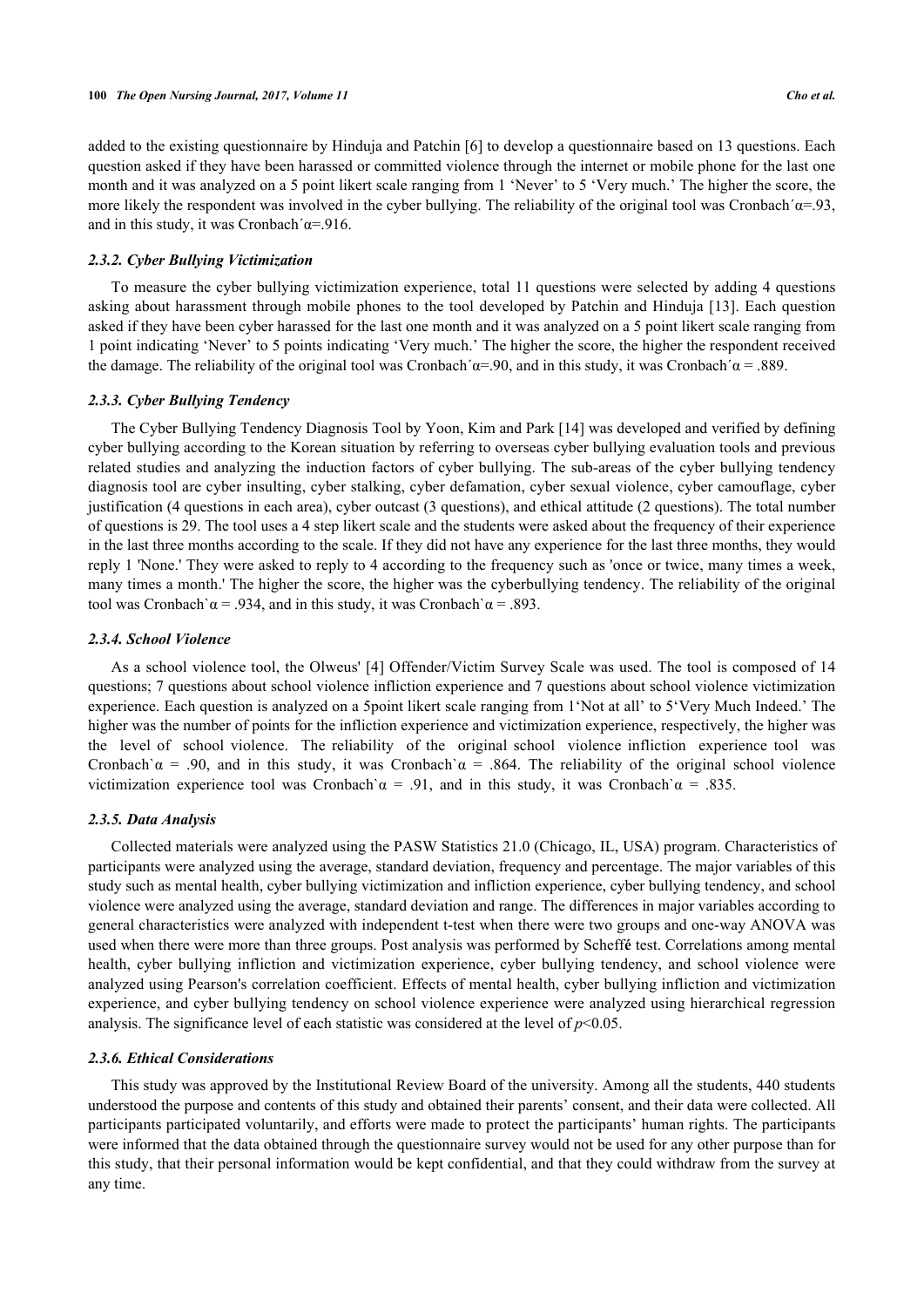# **3. RESULTS**

## **3.1. Characteristics of Participants**

Based on gender, there were 304 female students (69.1%), and their number was higher than that of male students. Based on the average time of internet use, 185 students (42.0%) used internet for two hours a day. The mean value of cyber bullying infliction and victimization was 1.18 (*S.D* 0.39) and 1.19 (*S.D* 0.47), respectively, and the number of students who experienced cyber bullying victimization was higher than the number of students who experienced cyber bullying infliction. The cyber bullying tendency in the participants was rated in the ascending order: psychological justification, cyber insulting, and cyber outcast (Table **[1](#page-3-0)**).

|               | Characteristics                        | N(%)               | <b>Mean</b> ±SD |                 |
|---------------|----------------------------------------|--------------------|-----------------|-----------------|
|               | Grade                                  | $1st$ year student | 132 (30.0)      |                 |
|               |                                        | $2nd$ year student | 130(29.5)       |                 |
|               |                                        | $3rd$ year student | 178 (40.5)      |                 |
|               | Gender                                 | Male               | 136 (30.9)      |                 |
|               |                                        | Female             | 304(69.1)       |                 |
|               | Family relationship*                   | Good               | 319 (72.5)      |                 |
|               |                                        | Average            | 93(21.1)        |                 |
|               |                                        | Bad                | 25(5.7)         |                 |
|               | Satisfaction of school life*           | Good               | 266(60.5)       |                 |
|               |                                        | Average            | 144 (32.7)      |                 |
|               |                                        | Bad                | 27(6.1)         |                 |
|               | Average internet use time (hours)*     | No use             | 91 (20.7)       | $1.81 \pm 2.25$ |
|               |                                        | $\leq 2$           | 154 (35.0)      |                 |
|               |                                        | $\geq$ 2           | 185 (42.0)      |                 |
|               | Cyberbullying infliction experience    | < 1.18             | 343 (78.0)      | $1,18\pm0.39$   |
|               |                                        | $\geq 1.18$        | 97(22.0)        |                 |
|               | Cyberbullying victimization experience | < 1.19             | 313 (71.1)      | $1.19 \pm 0.47$ |
|               |                                        | $\geq 1.19$        | 127 (28.9)      |                 |
| Cyberbullying | Insulting                              | < 1.18             | 293 (66.6)      | $1.18 \pm 0.36$ |
| tendency      |                                        | ${\geq}1.18$       | 147 (33.4)      |                 |
|               | Stalking                               | < 1.09             | 354 (80.5)      | $1.09 \pm 0.25$ |
|               |                                        | $\geq 1.09$        | 86 (19.5)       |                 |
|               | Defamation                             | < 1.10             | 339 (77.0)      | $1.10 \pm 0.25$ |
|               |                                        | $\geq 1.10$        | 101(23.0)       |                 |
|               | Sexual violence                        | < 1.08             | 362 (82.3)      | $1.08 \pm 0.20$ |
|               |                                        | ${\ge}1.08$        | 78 (17.7)       |                 |
|               | Camouflage                             | < 1.15             | 308 (70.0)      | $1.15 \pm 0.30$ |
|               |                                        | $\geq 1.15$        | 132 (30.0)      |                 |
|               | Outcast                                | < 1.16             | 316 (71.8)      | $1.16 \pm 0.34$ |
|               |                                        | $\geq 1.16$        | 124(28.2)       |                 |
|               | Justification*                         | < 1.26             | 319 (72.5)      | $1.26 \pm 0.44$ |
|               |                                        | $\geq$ 1.26        | 118(26.8)       |                 |
|               | Ethical attitude*                      | < 1.10             | 385 (87.5)      | $1.10 \pm 0.30$ |
|               |                                        | ${\ge}1.10$        | 54 (12.3)       |                 |

#### <span id="page-3-0"></span>**Table 1. Characteristics of the subjects (n=440).**

\*Missing, SD: Standard Deviation

#### **3.2. Level of School Violence**

<span id="page-3-1"></span>The range of school violence infliction experience score was from 1 to 3, while the range of victimization experience was from 1 to 4.6, which shows that the victimization experience was more common than the infliction experience. The average value of school violence infliction was 1.11 (*S.D* 0.31), and the average value of victimization was 1.27 (*S.D* 0.53) (Table **[2](#page-3-1)**).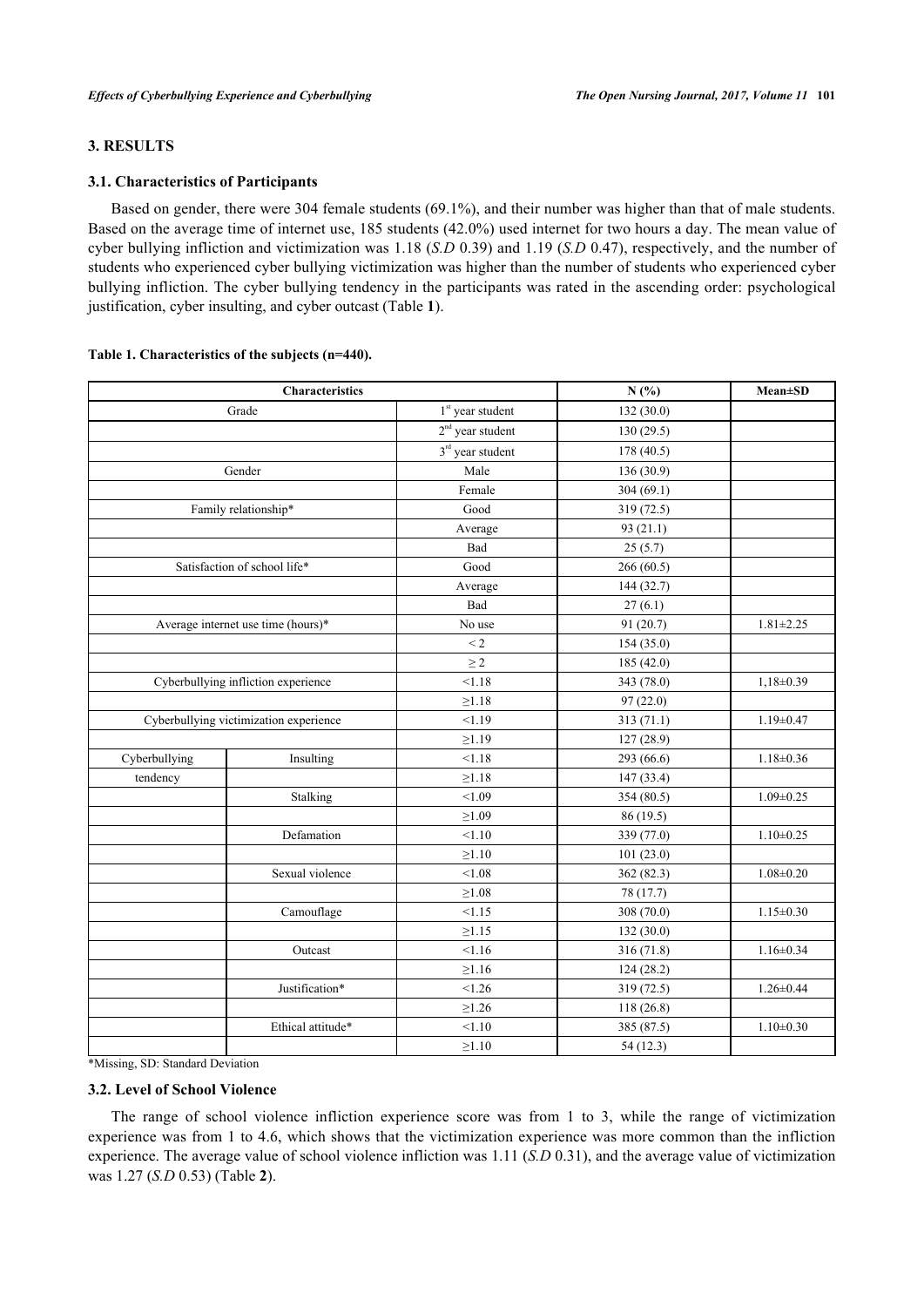## **Table 2. Means of school violence (n=440).**

|                 | Variables                | Mean                             | <b>Standard Deviation</b> | Min-Max          |
|-----------------|--------------------------|----------------------------------|---------------------------|------------------|
| School violence | Infliction experience    | 7.79<br>$\overline{\phantom{a}}$ | 2.14                      | 7.21<br>$-21$    |
|                 | Victimization experience | 8.92                             | $\sim$<br><b>_</b>        | 7.22<br>$1 - 52$ |

# **3.3. School Violence According to the Participants Characteristics**

With respect to the school violence infliction, grade of the participants (F=6.17, *p*=.002), cyber bullying infliction experience ( $t=5.07, p<001$ ) and victimization experience ( $t=4.24, p<001$ ) were found to be statistically significant. With respect to the school violence victimization, there was a statistically significant difference according to the family relationship that participants perceive (F=11.14, *p<*.001), satisfaction about school environments (F=30.61, *p<*.001), cyber bullying infliction experience (t=-5.46,  $p<0.01$ ), and victimization experience (t=-7.49,  $p<0.01$ ). With respect to the cyber bullying tendency, those who had points higher than the average had more number of experiences of both infliction and victimization than those who had below average points (Table **[3](#page-4-0)**).

# <span id="page-4-0"></span>**Table 3. Differences in school violence by characteristics of participants (n=440).**

|               | <b>School violence</b>                 |                              |                               |         |                                 |                               |         |                     |  |
|---------------|----------------------------------------|------------------------------|-------------------------------|---------|---------------------------------|-------------------------------|---------|---------------------|--|
|               | <b>Characteristics</b>                 | <b>Infliction Experience</b> |                               |         | <b>Victimization Experience</b> |                               |         |                     |  |
|               |                                        |                              | $M\pm SD$                     | t or F  | $\boldsymbol{p}$                | $M \pm SD$                    | t or F  | $\boldsymbol{p}$    |  |
|               | Grade                                  | 1 <sup>st</sup>              | $8.24 \pm 2.51$ <sup>a</sup>  |         |                                 | $9.27 \pm 4.07$               |         |                     |  |
|               |                                        | 2 <sup>nd</sup>              | $7.88 \pm 2.32$ <sup>ab</sup> | 6.17    | $.002*$<br>(a>b)                | $8.84 \pm 3.61$               | 0.91    | .402                |  |
|               |                                        | 3 <sup>rd</sup>              | $7.40 \pm 1.57$ <sup>b</sup>  |         |                                 | $8.71 \pm 3.53$               |         |                     |  |
|               | Gender                                 | Male                         | $8.06 \pm 2.56$               |         |                                 | $8.76 \pm 3.36$               |         |                     |  |
|               |                                        | Female                       | $7.67 \pm 1.92$               | 1.57    | .119                            | $8.99 \pm 3.87$               | $-0.60$ | .550                |  |
|               | Family relationship                    | Good                         | $7.67 \pm 1.93$               |         |                                 | $8.52 \pm 3.14^a$             |         |                     |  |
|               |                                        | Average                      | $8.04 \pm 2.61$               | 2.30    | .102                            | $9.52 \pm 4.44$ <sup>a</sup>  | 11.14   | $< 0.01*$<br>(a< b) |  |
|               |                                        | Bad                          | $8.44 \pm 2.76$               |         |                                 | $11.84 \pm 5.85$ <sup>t</sup> |         |                     |  |
|               | Satisfaction of school life            | Good                         | $7.70 \pm 1.90$               |         |                                 | $8.40 \pm 2.83$ <sup>a</sup>  | 30.61   |                     |  |
|               |                                        | Average                      | $7.81 \pm 2.14$               | 2.73    | .066                            | $8.88 \pm 3.18^a$             |         | $< 0.01*$<br>(a< b) |  |
|               |                                        | Bad                          | $8.70 \pm 3.80$               |         |                                 | $13.85 \pm 7.84$ <sup>t</sup> |         |                     |  |
|               | Average internet use time (hours)      | No use                       | $7.78 \pm 2.44$               |         |                                 | 9.56±4.39                     | 2.94    | .054                |  |
|               |                                        | $\leq$ 2                     | $7.60 \pm 1.84$               | 1.43    | .240                            | $8.42 \pm 2.93$               |         |                     |  |
|               |                                        | $\geq$ 2                     | 7.99±2.26                     |         |                                 | $9.10 \pm 3.98$               |         |                     |  |
|               | Cyberbullying infliction experience    | < 15.30                      | $7.39 \pm 1.32$               |         | $-5.07$ < 001                   | $8.24 \pm 2.81$               |         |                     |  |
|               |                                        | $\geq$ 15.30                 | $9.22 \pm 3.48$               |         |                                 | $11.29 \pm 5.29$              | $-5.46$ | < 0.01              |  |
|               | Cyberbullying victimization experience | <13.13                       | $7.44 \pm 1.42$               |         | $-4.24$ < 001                   | $7.89 \pm 2.29$               | $-7.49$ | < 0.01              |  |
|               |                                        | $\geq$ 13.13                 | $8.67 \pm 3.15$               |         |                                 | $11.43 \pm 5.12$              |         |                     |  |
| Cyberbullying | Insulting                              | $<$ 4.73                     | $7.47 \pm 1.80$               |         | $-4.01 \le 0.001$               | $8.33 \pm 4.28$               | $-4.37$ | < 0.01              |  |
| tendency      |                                        | $\geq 4.73$                  | $8.43 \pm 2.59$               |         |                                 | $10.08 \pm 3.62$              |         | < 0.01<br>< 0.01    |  |
|               | Stalking                               | <4.38                        | $7.48 \pm 1.68$               |         | $-4.57$ <.001                   | $8.49 \pm 3.38$               | $-4.23$ |                     |  |
|               |                                        | $\geq 4.38$                  | $9.08 \pm 3.14$               |         |                                 | $10.67 \pm 4.50$              |         |                     |  |
|               | Defamation                             | <4.39                        | $7.41 \pm 1.63$               |         | $-5.33 \le 0.01$                | $8.47 \pm 3.34$               | $-4.02$ |                     |  |
|               |                                        | $\geq 4.39$                  | $9.07 \pm 2.99$               |         |                                 | $10.41 \pm 4.84$              |         |                     |  |
|               | Sexual violence                        | < 4.31                       | $7.66 \pm 2.08$               | $-2.58$ | .011                            | $8.67 \pm 3.56$               | $-2.96$ | .003                |  |
|               |                                        | $\geq 4.31$                  | $8.40 \pm 2.33$               |         |                                 | $10.04 \pm 4.23$              |         |                     |  |
|               | Camouflage                             | <4.62                        | $7.53 \pm 1.83$               | $-3.50$ | .001                            | $8.35 \pm 3.18$               | $-4.34$ | < 0.01              |  |
|               |                                        | $\geq 4.62$                  | $8.41 \pm 2.63$               |         |                                 | $10.23 \pm 4.50$              |         |                     |  |
|               | Outcast                                | <3.48                        | $7.44 \pm 1.55$               |         | $-4.37 < 001$                   | $8.36 \pm 3.18$               | $-4.39$ | < 0.01              |  |
|               |                                        | $\geq 3.48$                  | $8.69 \pm 3.01$               |         |                                 | $10.32 \pm 4.56$              |         |                     |  |
|               | Justification                          | < 5.04                       | $7.41 \pm 1.51$               |         | $-4.86 < 001$                   | $8.29 \pm 2.97$               | $-4.96$ | < 0.01<br>.001      |  |
|               |                                        | $\geq 5.04$                  | $8.85 \pm 3.08$               |         |                                 | 10.66±4.87                    |         |                     |  |
|               | Ethical attitude                       | < 2.20                       | $7.54 \pm 1.69$               |         | $-4.10 \le 0.001$               | $8.61 \pm 3.34$               | $-3.41$ |                     |  |
|               |                                        | $\geq 2.20$                  | $9.61 \pm 3.66$               |         |                                 | $11.13 \pm 5.29$              |         |                     |  |

\* Post-Hoc: Scheffé test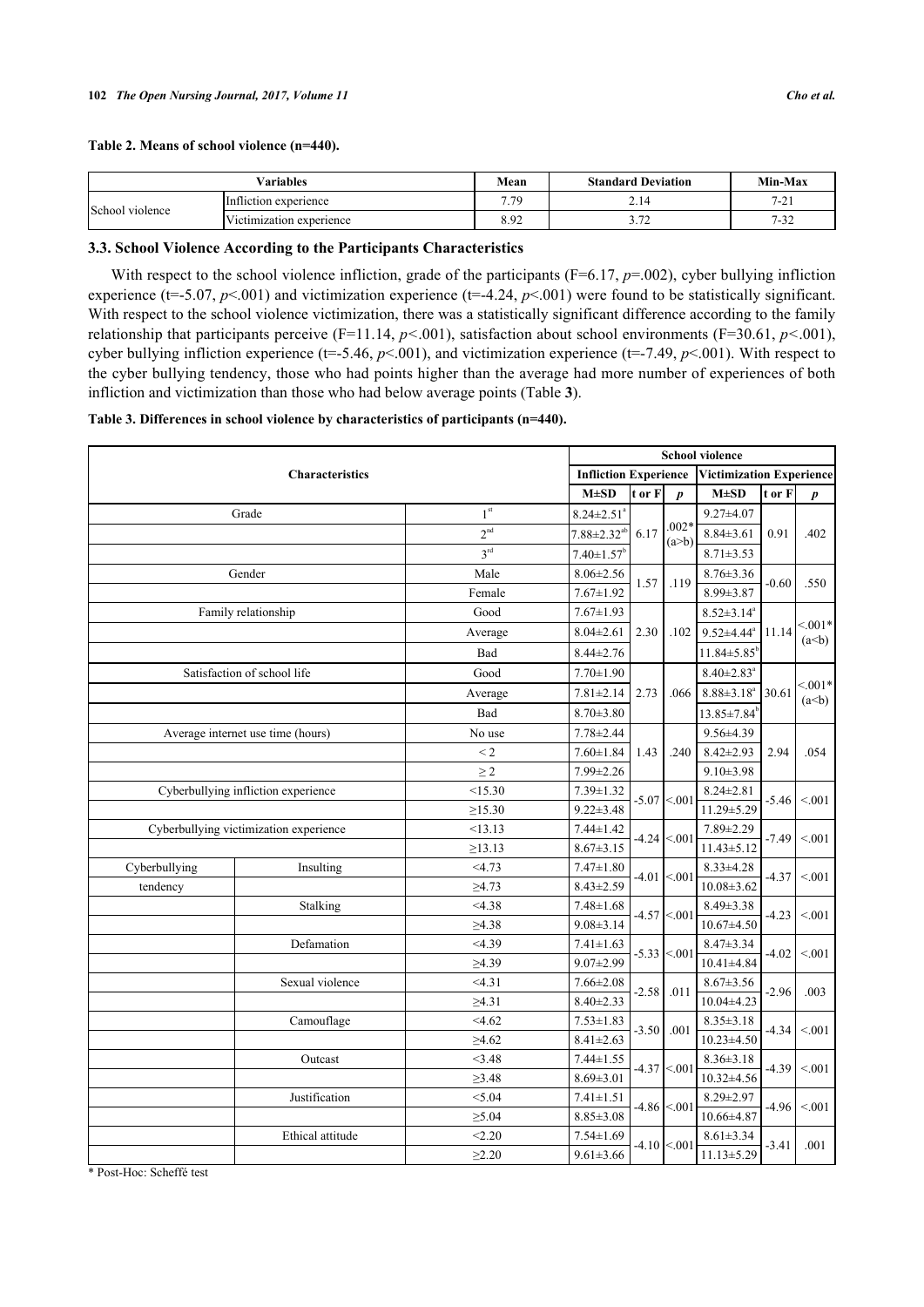With respect to the cyber bullying infliction and victimization experience, and cyber bullying tendency, school violence experience showed a positive correlation with cyber bullying infliction experience (r=.43, *p*<.001), victimization experience  $(r=.26, p<.001)$  and cyber bullying tendency, out of which cyber bullying infliction experience showed the highest positive correlation. School violence victimization experience also showed a positive correlation with cyber bullying infliction experience (r=.35, *p*<.001), victimization experience (r=.43, *p*<.001), and cyber bullying tendency, and a high correlation was observed in the following order: school violence infliction experience and cyber bullying victimization experience (r=.46, *p*<.001) (Table **[4](#page-5-0)**).

<span id="page-5-0"></span>

| Table 4. Correlations of cyberbullying infliction and victimization experience, cyberbullying tendency, and school violence |  |
|-----------------------------------------------------------------------------------------------------------------------------|--|
| $(n=440)$ .                                                                                                                 |  |

|           |                  |                                 |                                                               | CT |                                                                |                                                                                                                                                                     |                                |                                |                                |                 |                |                |              |  |
|-----------|------------------|---------------------------------|---------------------------------------------------------------|----|----------------------------------------------------------------|---------------------------------------------------------------------------------------------------------------------------------------------------------------------|--------------------------------|--------------------------------|--------------------------------|-----------------|----------------|----------------|--------------|--|
|           | <b>Variables</b> | <b>CI</b>                       | CV                                                            | 1  | S                                                              | D                                                                                                                                                                   | SV <sup>1</sup>                | $\mathbf C$                    | $\mathbf 0$                    | J               | E              | IE             | <b>VE</b>    |  |
|           |                  | r(p)                            |                                                               |    |                                                                |                                                                                                                                                                     |                                |                                |                                |                 |                |                |              |  |
| CI.       |                  | $\mathbf{1}$                    |                                                               |    |                                                                |                                                                                                                                                                     |                                |                                |                                |                 |                |                |              |  |
| <b>CV</b> |                  | $.66 \le 001$<br>$\overline{1}$ |                                                               |    |                                                                |                                                                                                                                                                     |                                |                                |                                |                 |                |                |              |  |
| <b>CT</b> | I                |                                 | $.45 \left( \le 0.001 \right)$ .34 $\left( \le 0.001 \right)$ |    |                                                                |                                                                                                                                                                     |                                |                                |                                |                 |                |                |              |  |
|           | S                |                                 | $.40 \le 001$ ].27 $\le 001$ ].63 $\le 001$ ]                 |    | -1                                                             |                                                                                                                                                                     |                                |                                |                                |                 |                |                |              |  |
|           | D                | .40<br>(< 001)                  |                                                               |    | $.30 \times (0.001)$ $.59 \times (0.001)$ $.68 \times (0.001)$ | $\mathbf{1}$                                                                                                                                                        |                                |                                |                                |                 |                |                |              |  |
|           | SV <sup>1</sup>  |                                 |                                                               |    |                                                                | $[.19 \ (-001) \ .18 \ (-001) \ .31 \ (-001) \ .37 \ (-001) \ .41 \ (-001)$                                                                                         | 1                              |                                |                                |                 |                |                |              |  |
|           | C                |                                 |                                                               |    |                                                                | $.35 \left( \le 0.001 \right)$ $.27 \left( \le 0.001 \right)$ $.50 \left( \le 0.001 \right)$ $.54 \left( \le 0.01 \right)$ $.54 \left( \le 0.001 \right)$           | $.52 \left( \le 0.001 \right)$ | 1                              |                                |                 |                |                |              |  |
|           | $\Omega$         |                                 |                                                               |    |                                                                | $.39 \left( \le 001 \right)$ .30 $\left( \le 001 \right)$ .48 $\left( \le 001 \right)$ .44 $\left( \le 001 \right)$ .56 $\left( \le 001 \right)$ .                  | $.30 \le 0.001$                | $.62 \left( \le 0.001 \right)$ |                                |                 |                |                |              |  |
|           | J                |                                 |                                                               |    |                                                                | $.34 \left( \le 001 \right)$ $.24 \left( \le 001 \right)$ $.47 \left( \le 001 \right)$ $.38 \left( \le 001 \right)$ $.49 \left( \le 001 \right)$                    | $.24 \left( \le 0.001 \right)$ | $.53 \left( \le 0.001 \right)$ | $.60 \le 001$                  | 1               |                |                |              |  |
|           | E                | .23<br>(<.001)                  |                                                               |    |                                                                | $.17 \left( \le 0.001 \right)$ , $26 \left( \le 0.001 \right)$ , $32 \left( \le 0.001 \right)$ , $27 \left( \le 0.001 \right)$                                      | $.19 \left( \le 0.001 \right)$ | $.32 \left( \le 0.001 \right)$ | $.32 \left( \le 0.001 \right)$ | .55<br>(< 001)  | $\mathbf{1}$   |                |              |  |
| $SV^2$    | IE               |                                 |                                                               |    |                                                                | .43 $(\leq 001)$ .30 $(\leq 001)$ .32 $(\leq 001)$ .35 $(\leq 001)$ .44 $(\leq 001)$                                                                                | $.16 \approx 001$              | $.28 \left( \le 0.001 \right)$ | $.45 \approx (001)$            | .40<br>(< 0.01) | .37<br>(<.001) | $\mathbf{1}$   |              |  |
|           | <b>VE</b>        |                                 |                                                               |    |                                                                | $35 \left( \le 001 \right) \left[ .55 \left( \le 001 \right) \right] 24 \left( \le 001 \right) \left[ .26 \left( \le 001 \right) \right] 23 \left( \le 001 \right)$ | $.13 \ (\le 001)$              | $.22$ (<.001)                  | $.27 \left( \le 0.001 \right)$ | .32<br>(<.001)  | .23<br>(<.001) | .46<br>(< 001) | $\mathbf{1}$ |  |

CI: Cyberbullying infliction experience, CV: Cyberbullying victimization experience, CT: Cyberbullying tendency,

SV<sup>2</sup>: School violence, IE: Infliction experience, VE: Victimization experience, I: Insulting, S:Stalking, D:Defamation,

SV<sup>1</sup>: Sexual violence, C: Camouflage, O: Outcast, J: Justification, E: Ethical attitude

# **3.4. Effects of Cyber Bullying Infliction and Victimization Experience, and Cyber Bullying Tendency on School Violence**

To identify the factors influencing school violence infliction and victimization experiences in the participants, a hierarchical multiple regression analysis was performed and its results are shown in Table (**[5](#page-6-0)**). In model 1, categorical variables such as grade, sex, family relationship, and satisfaction about school environments were considered as dummy variables and average hours of internet use was entered as a continuous variable.

In model 2, a hierarchical multiple regression analysis was performed by including cyber bullying infliction experience, cyber bullying victimization experience, sub-areas of cyber bullying tendency, school violence infliction experience, and school violence victimization experience as independent variables, respectively. In the school violence infliction and victimization experience model, tolerance of independent variables in model 1 and 2 was more than 0.1, which was the standard, and both models satisfied the Variance Inflation Factor (VIF) to have lower than the standard (n=10). Therefore, they did not have the multi-collinearity problem.

In the school violence infliction experience model, factors influencing the school violence infliction experience in the participants were Grade 3 ( $\beta$  =-0.21,  $p$ <001) and the average level of satisfaction about school environments  $(\beta = 0.20, p = 0.044)$  in model 1 and they explained 4% of the model (Adjusted  $R^2 = 0.04, F = 3.33, p = .001$ ). In model 2, it was found that the cyber bullying infliction experience (*β* =0.14, *p*=.006), cyber defamation (*β* =0.14, *p*=.014), ethical attitude (*β* =0.13, *p*=.007) out of cyber bullying tendency, and school violence victimization variables (*β* =0.37, *p<*.001) had an influence. The total explanatory power was  $31\%$  and the school violence infliction experience model was statistically significant (Adjusted  $R^2$ =0.31, F=11.08, *p*<.001).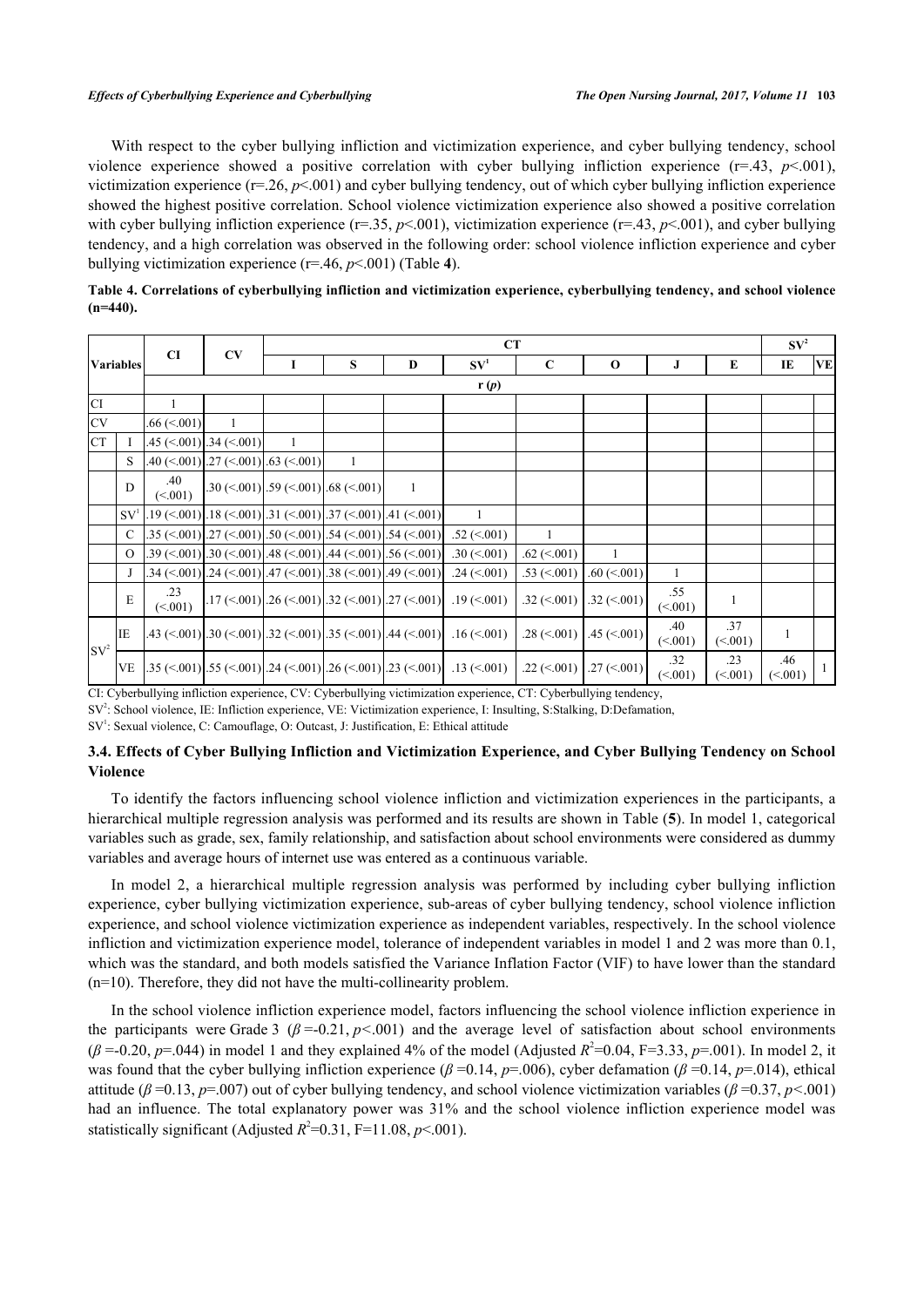<span id="page-6-0"></span>

|  |  |  |  |  |  | Table 5. Influencing factors on school violence (n=400). |  |
|--|--|--|--|--|--|----------------------------------------------------------|--|
|  |  |  |  |  |  |                                                          |  |

|           |                                        |         |                 |                  |                 |                     |                  |                    | School Violence Infliction Experience School Violence Victimization Experience |                  |                     |             |                  |  |  |
|-----------|----------------------------------------|---------|-----------------|------------------|-----------------|---------------------|------------------|--------------------|--------------------------------------------------------------------------------|------------------|---------------------|-------------|------------------|--|--|
|           | <b>Variables</b>                       |         | Model 1         |                  | Model 2         |                     |                  | Model 1            |                                                                                |                  | Model 2             |             |                  |  |  |
|           |                                        | β       | t               | $\boldsymbol{p}$ | β               | $\mathbf t$         | $\boldsymbol{p}$ | β                  | $\mathbf t$                                                                    | $\boldsymbol{p}$ | β                   | $\mathbf t$ | $\boldsymbol{p}$ |  |  |
|           | Constant                               |         | 15.51           | < 0.01           |                 | 3.81                | < 0.01           | $\mathbf{r}$       | 15.44                                                                          | < 0.01           |                     | 4.41        | < 0.01           |  |  |
|           | Grade (ref=1st year)                   |         |                 |                  |                 |                     |                  |                    |                                                                                |                  |                     |             |                  |  |  |
|           | 2nd year                               | $-0.11$ | $-1.83$         | .068             | $-0.05$ $-1.00$ |                     | .322             | $-0.05$            | $-0.96$                                                                        | .337             | 0.004               | $-0.08$     | .934             |  |  |
|           | 3rd year                               | $-0.21$ | $-3.71$         | < 0.01           | $-0.12$         | $-2.38$             | .018             | $-0.11$            | $-1.98$                                                                        | .048             | $-0.02$             | $-0.49$     | .626             |  |  |
|           | Gender (ref=Male)                      |         |                 |                  |                 |                     |                  |                    |                                                                                |                  |                     |             |                  |  |  |
|           | Female                                 |         | $-0.09$ $-1.76$ | .079             | $-0.08$ $-1.71$ |                     | .088             | 0.04               | 0.75                                                                           | .454             | 0.04                | 1.05        | .296             |  |  |
|           | Family relationships<br>(ref=Good)     |         |                 |                  |                 |                     |                  |                    |                                                                                |                  |                     |             |                  |  |  |
|           | Average                                | $-0.08$ | $-0.91$         | .362             | 0.001           | 0.01                | .988             | $-0.19$            | $-2.21$                                                                        | .028             | $-0.21$             | $-2.81$     | .005             |  |  |
|           | Bad                                    |         | $-0.15$ $-1.55$ | .122             | $-0.02$         | $-0.23$             | .821             | $-0.25$            | $-2.85$                                                                        | .005             | $-0.22$             | $-2.84$     | .005             |  |  |
|           | Satisfaction of school life (ref=Good) |         |                 |                  |                 |                     |                  |                    |                                                                                |                  |                     |             |                  |  |  |
|           | Average                                | $-0.20$ | $-2.02$         | .044             | 0.12            | 1.27                | .204             | $-0.65$            | $-6.84$                                                                        | < 0.01           | $-0.47$             | $-5.68$     | < 0.01           |  |  |
|           | Bad                                    | $-0.20$ | $-1.90$         | .058             | 0.14            | 1.50                | .135             | $-0.71$            | $-7.21$                                                                        | < 0.01           | $-0.50$             | $-5.85$     | < 0.01           |  |  |
|           | Average internet use<br>time (hours)   | 0.05    | 1.02            | .310             | 0.02            | 0.44                | .663             | $-0.01$            | $-0.16$                                                                        | .877             | $-0.04$             | $-1.11$     | .268             |  |  |
|           | <b>CI</b>                              |         |                 |                  | 0.14            | 2.78                | .006             |                    |                                                                                |                  | 0.01                | 0.20        | .845             |  |  |
|           | <b>CV</b>                              |         |                 |                  | $-0.02$         | $-0.46$             | .643             |                    |                                                                                |                  | 0.27                | 5.89        | < 0.01           |  |  |
| <b>CT</b> | I                                      |         |                 |                  | $-0.07$         | $-1.29$             | .197             |                    |                                                                                |                  | $-0.01$             | $-0.17$     | .869             |  |  |
|           | S                                      |         |                 |                  | 0.07            | $-1.35$             | .177             |                    |                                                                                |                  | 0.03                | 0.65        | .514             |  |  |
|           | D                                      |         |                 |                  | 0.14            | 2.47                | .014             |                    |                                                                                |                  | $-0.08$             | $-1.45$     | .148             |  |  |
|           | SV <sup>1</sup>                        |         |                 |                  | 0.02            | 0.36                | .716             |                    |                                                                                |                  | $-0.03$             | $-0.59$     | .553             |  |  |
|           | $\mathbf C$                            |         |                 |                  | $-0.08$         | $-1.40$             | .162             |                    |                                                                                |                  | 0.06                | 1.13        | .257             |  |  |
|           | $\mathcal{O}$                          |         |                 |                  | 0.05            | 0.95                | .340             |                    |                                                                                |                  | 0.04                | 0.87        | .383             |  |  |
|           | J                                      |         |                 |                  | 0.05            | 0.83                | .406             |                    |                                                                                |                  | 0.09                | 1.83        | .068             |  |  |
|           | E                                      |         |                 |                  | 0.13            | 2.71                | .007             |                    |                                                                                |                  | $-0.01$             | $-0.23$     | .822             |  |  |
| $SV^2$    | $\rm I\!E$                             |         |                 |                  |                 |                     |                  |                    |                                                                                |                  | 0.33                | 7.55        | < 0.01           |  |  |
|           | <b>VE</b>                              |         |                 |                  | 0.37            |                     | $7.55$ < 001     |                    |                                                                                |                  |                     |             |                  |  |  |
|           | F(p)                                   |         |                 | 3.33(0.001)      |                 | $11.08 \ (\le 001)$ |                  | $9.63 \ (\le 001)$ |                                                                                |                  | $15.12 \ (\le 001)$ |             |                  |  |  |
|           | Adj $R^2$                              |         | 0.04            |                  |                 | 0.31                |                  | 0.14               |                                                                                |                  | 0.39                |             |                  |  |  |
|           | Tolerance                              |         | $0.21 - 0.97$   |                  | $0.18 - 0.94$   |                     | $0.21 - 0.97$    |                    |                                                                                | $0.20 - 0.94$    |                     |             |                  |  |  |
|           | <b>VIF</b>                             |         | 1.03-4.80       |                  |                 | 1.07-5.49           |                  | 1.03-4.80          |                                                                                |                  | 1.06-5.09           |             |                  |  |  |
|           | Durbin-Watson                          |         |                 |                  |                 | 2.02                |                  |                    |                                                                                |                  |                     | 1.90        |                  |  |  |

CI: Cyberbullying infliction experience, CV: Cyberbullying victimization experience, CT: Cyberbullying tendency,

SV<sup>2</sup>: School violence, IE: Infliction experience, VE: Victimization experience, I: Insulting, S:Stalking, D:Defamation,

V 1 : Sexual violence, C: Camouflage, O: Outcast, J: Justification, E: Ethical attitude

In the school violence victimization experience model, factors influencing the school violence infliction experience in the participants were Grade 3 ( $\beta$  =-0.11,  $p$ =.048), family relationship (average:  $\beta$  =-0.19,  $p$ =.028, bad:  $\beta$  =-0.25, *p*=.005) and level of satisfaction about school environments (average: *β* =-0.65, *p<*.001, bad: *β* =-0.71, *p<*.001) in model 1 and they explained 14% of the model (Adjusted  $R^2$ =0.14, F=9.63,  $p$ <.001). In model 2, it was found that the cyber bullying victimization experience (*β* =0.27, *p<*.001) and school violence infliction variables (*β* =0.33, *p<*.001) had an influence. The total explanatory power was 39% and the school violence victimization experience model was statistically significant (Adjusted  $R^2$ =0.39, F=15.12, *p*<.001).

# **4. DISCUSSION**

The results of this study showed that the cyber bullying experience and cyber bullying tendency affected school violence in early adolescence. Thus, the following findings are discussed:

Firstly, it was found that the school violence victimization experience and cyber bullying infliction experience has an influence in the school violence infliction model, which is the result of this study. According to a survey by the Statistics of South Korea 2014, school violence and cyber bullying are closely related. Especially, it was found that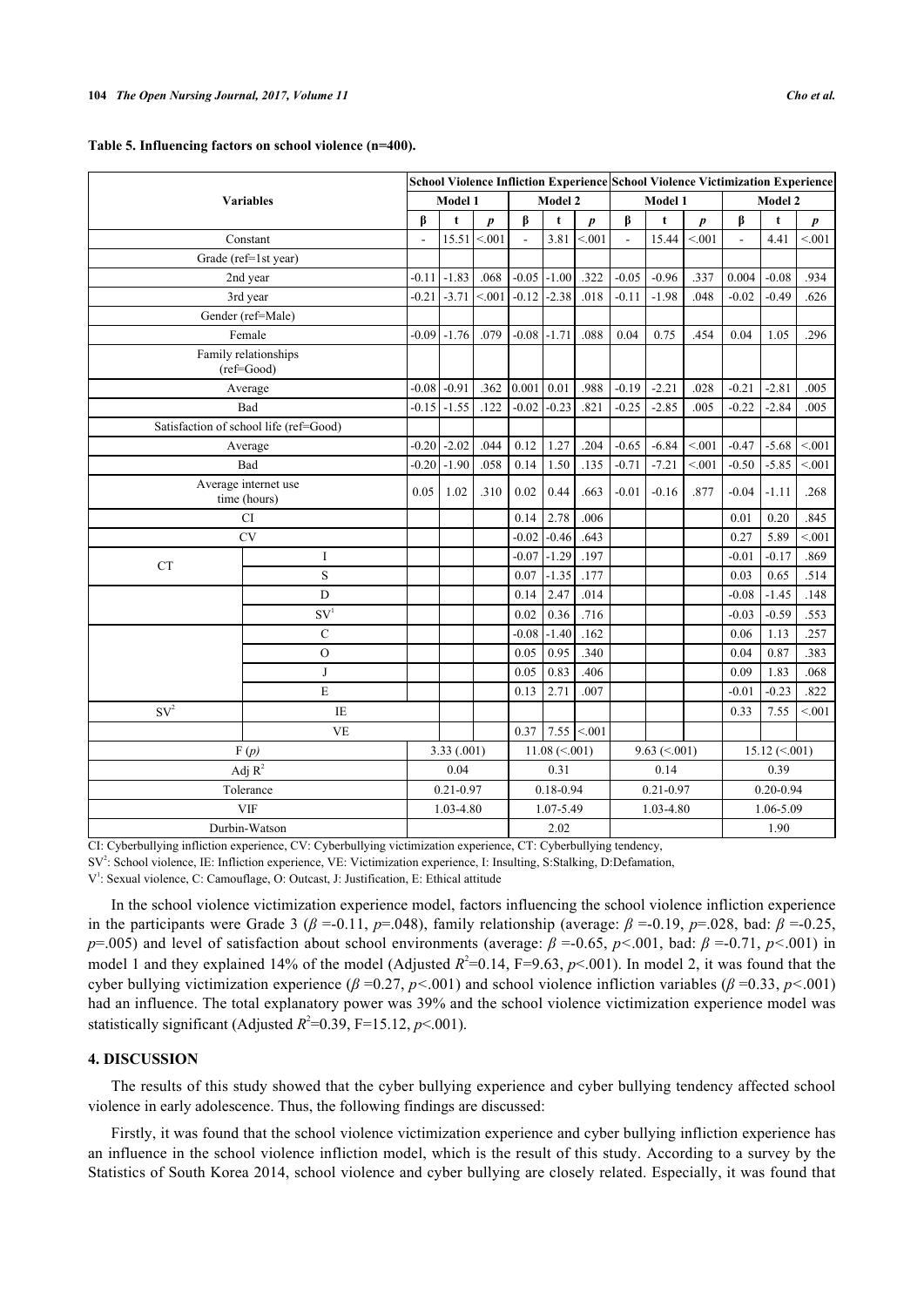youths with the school violence victimization experience commit cyber bullying. Victims of school violence tend to have cyber bullying inflicting behaviors to reduce their tension for school violence. This is because cyber bullying has original characteristics unlike general school violence, such as anonymity, constancy, speed, diffusivity and visual shock. Especially, because of anonymity in cyber bullying, user tracing is difficult in mobile phones, email and SNS, and it is very difficult to identify bullying in smartphones compared to internet café, web sites or blogs. Therefore, victims of school violence can be transitioned into cyber bullying inflictors very easily. In a survey among 200 middle school students in USA, there was a positive relationship between victims who experienced school violence and cyber bullying inflictors 6 months later. This result shows the vicious circle in which victims in a peer group inflict violence upon others who are weaker than them and victims and inflictors overlap [\[15\]](#page-9-3). This shows that mediation is needed for both victims and inflictors.

However, in the school violence victimization experience model, it was found that the cyber bullying victimization experience and school violence victimization experience variables exert effects. The study results show that inflictors are few in number and majority are victims who are attacked, as shown in previous studies [\[9](#page-8-8), [16\]](#page-9-4). In South Korea, the number of students who were arrested by police for being middle school violence inflictors in the last 3 years was 25,000 on average, which accounted for 1.5% of the total number of middle school students [[17](#page-9-5)]. According to the Interactive Theory against school violence infliction behaviors [[18\]](#page-9-6), the school and social pathological phenomena are related. In other words, customary weakening of the social bond can be a cause of misbehavior. In case of inflictors, they participate in school violence to secure their social identity and status in the peer group and induce positive responses [[19\]](#page-9-7). It is backed by various study results that present the pursuit of power as a cause of school violence, and it occurs more frequently in Asian countries such as China, Japan and South Korea rather than in western countries. It is based on the oriental culture which places greater importance on the group rather than on individuals [\[20](#page-9-8)].

On the other hand, the General Theory [[20](#page-9-8)] out of the theories explaining school violence asserts that those who have strong self-control have a tendency to avoid violence and misbehaviors regardless of the situation and they can restrain from school violence by performing desirable behaviors controlling their own behaviors without external instructions or supervision. According to the General Theory [\[12\]](#page-9-0), the self-control level in individuals is achieved at the age of 8 to 10 years and it is maintained for the rest of the life. Thus, people who have low self-control repeat inflicting violence. In the study by Turanovic and Pratt [\[21\]](#page-9-9), the relationship between school violence infliction experience and self-control through the General Theory is presented. According to them, responses of individuals to school violence differ according to the level of self-control. In the school violence infliction experience model in this study, cyber bullying tendency of the youth had an influence on the school violence infliction experience. Among them, those who had a negative tendency against cyber defamation and ethical attitudes had school violence inflicting experiences. In a previous study, it was found that those who have a high level of moral and ethical deviation have more school violence infliction experiences [\[22\]](#page-9-10). To prevent school violence, it is necessary to improve the moral and ethical sensitivity of students from the elementary school days, to prevent deviation, and to develop teaching-learning activities that have an effect on the moral and ethical intensity.

For this purpose, various learning activities should be performed and the role of school nurses who are responsible for the physical and psychological health of students connecting the community, home, and school is very important. In this digital cyber era, cyber defamation tendency has become a social issue globally. Because of anonymity, non-faceto-face characteristics, reset syndrome, absence of community solidity, absence of time and space, and quick propagation, it has more serious results than offline physical school violence [[15\]](#page-9-3). Youth can establish their identity when they become independent of their parents, they have their own activities, and they build relationships with others. In early adolescence, they need to vent out their frustration, and it is difficult and a chaotic era of storm and gale [[23\]](#page-9-11). Therefore, a program should be developed for the cyberspace of the youth where they can express their dissatisfaction for and pressure from the school, home and friends. Especially, it is necessary to identify youth with a strong cyber defamation tendency at an early stage, and an in-school mediation program to mitigate their emotions should be initiated by school nurses.

The results of this study with respect to the connection between the school violence victimization experience and the school violence infliction experience are compatible with the results of previous studies. However, this study is meaningful as it showed the effects on cyber bullying tendency which previous studies could not demonstrate, but it also has a limitation as it assessed a part of the youth of a country (South Korea).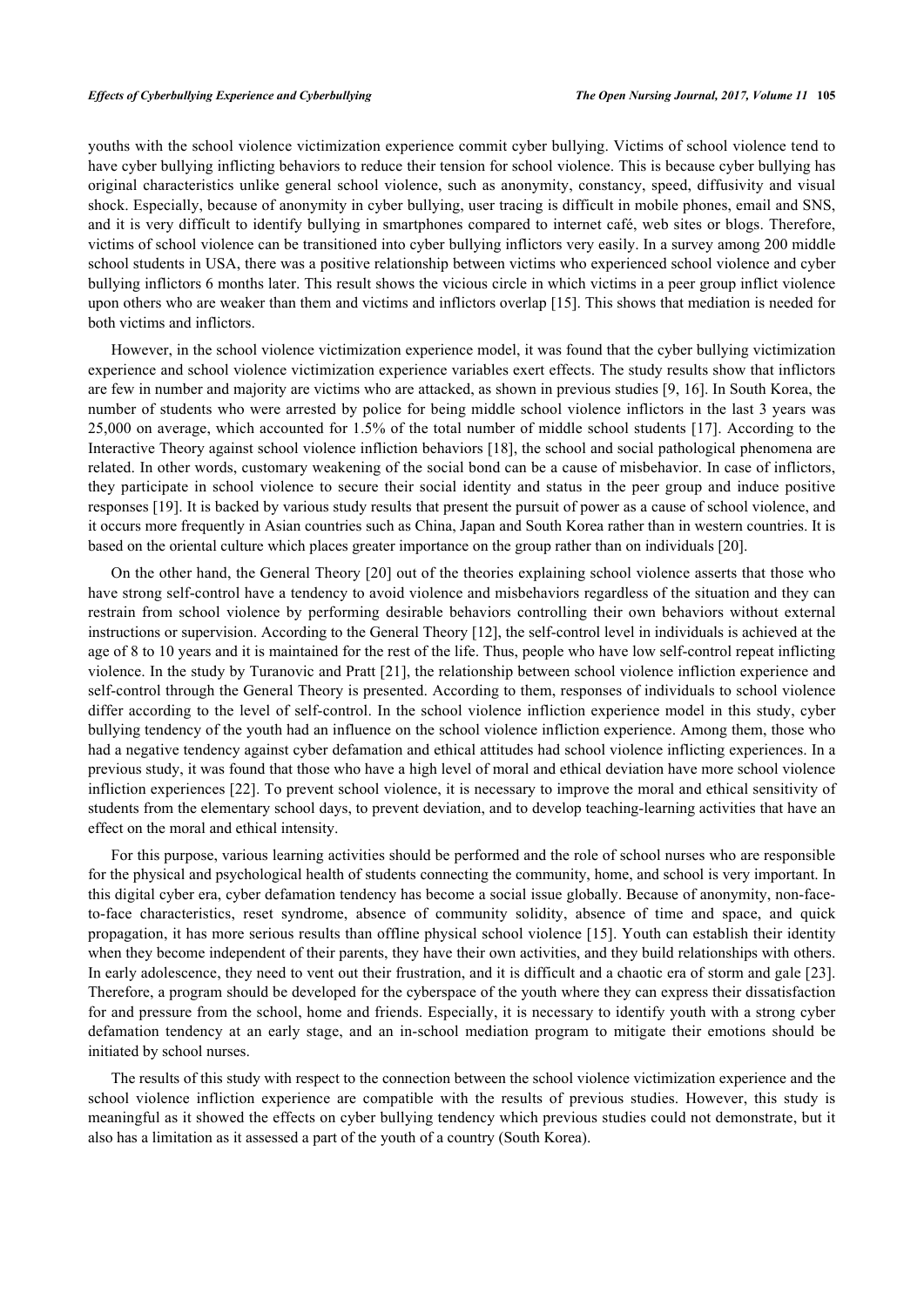# **CONCLUSION**

This study was conducted to detect the cyber bullying inclination of youth in early adolescence to identify school violence in South Korea. On the results of this study, it is suggested that further studies are needed to assess the connection between cyber bullying tendency and school violence among youth in early adolescence. Also, school nurses who connect the community-school-home should take an active part in the development of the school violence mediation education program considering the cultural characteristics of the country.

#### **ETHICS APPROVAL AND CONSENT TO PARTICIPATE**

Not applicable.

# **HUMAN AND ANIMAL RIGHTS**

No Animals/Humans were used for studies that are base of this research.

#### **CONSENT FOR PUBLICATION**

Not applicable.

#### **FUNDING**

The authors received no financial support for the research, authorship, and/or publication of this article.

# **CONFLICT OF INTEREST**

The authors declared no potential conflicts of interest with respect to the research, authorship, and/or publication of this article.

# **ACKNOWLEDGEMENTS**

All thanks and appreciation to Mansoura University Hospital for providing the clinical specimens.

# **REFERENCES**

- <span id="page-8-0"></span>[1] Lenhart A, Purcell K, Smith A, Zickuhr K. Report of Social media & mobile internet use among teens and young adults. Washington, DC, USA: Pew Inter Am Life Project 2010.
- <span id="page-8-1"></span>[2] Robert Kittinger MA, Correia CJ, Irons JG. Relationship between Facebook use and problematic internet use among college students. Cyberpsychol Behav Soc Netw 2012; 15: 324-7. [\[http://dx.doi.org/10.1089/cyber.2010.0410\]](http://dx.doi.org/10.1089/cyber.2010.0410)
- <span id="page-8-2"></span>[3] Kowalski RM, Giumetti GW, Schroeder AN, Lattanner MR. Bullying in the digital age: A critical review and meta-analysis of cyberbullying research among youth. Psychol Bull 2014; 140: 1073-137. [\[http://dx.doi.org/10.1037/a0035618](http://dx.doi.org/10.1037/a0035618)]
- <span id="page-8-3"></span>[4] Olweus D. Bullying at school: What we know and what we can do. 1993. In Siris K, Ed. Meeting the Requirements of the Dignity Act: New York State's Anti-Bullying and Harassment Law. New York, Holiday Inn: Saratoga Springs 2012; Available from: [http://www.schoolleadership20.com/profiles/blogs/preventing-bullying-responsibility-of-parent-school-and-child-by-.](http://www.schoolleadership20.com/profiles/blogs/preventing-bullying-responsibility-of-parent-school-and-child-by-) 2012.
- <span id="page-8-4"></span>[5] Chang FC, Lee CM, Chiu CH, His WY, Huang TF, Pan YC. Relationships among cyberbullying, school bullying, and mental health in Taiwaness adolescents. J Sch Health 2013; 83: 454-62. [\[http://dx.doi.org/10.1111/josh.12050](http://dx.doi.org/10.1111/josh.12050)]
- <span id="page-8-5"></span>[6] Hinduja S, Patchin JW. Bullying, cyberbullying, and suicide. Arch Suicide Res 2010; 14: 206-21. [\[http://dx.doi.org/10.1080/13811118.2010.494133\]](http://dx.doi.org/10.1080/13811118.2010.494133)
- <span id="page-8-6"></span>[7] Carr A. The handbook of child and adolescent clinical psychology: A contextual approach. 2nd ed. New York: Routledge Taylor & Francis Group 2006.
- <span id="page-8-7"></span>[8] Cappadocia MC, Craig WM, Pepler D. Cyberbullying: prevalence, stability, and risk factors during adolescence. CJSP 2013; 28: 171-92.
- <span id="page-8-8"></span>[9] Gumpel T, Sutherland KS. The relation between emotional and behavioral disorders and school-based violence. Aggress Violent Behav 2010; 15: 349-56. [\[http://dx.doi.org/10.1016/j.avb.2010.06.003\]](http://dx.doi.org/10.1016/j.avb.2010.06.003)
- <span id="page-8-9"></span>[10] Varjas K, Talley J, Meyers J, Parris L, Cutts H. High school student` perception of motivations for cyberbullying: An exploratory study. West J Emerg Med 2010; 6: 269-73.
- <span id="page-8-10"></span>[11] Lam SK, Hui EK. Factors affecting the involvement of teachers in guidance and counseling as a whole-school approach. Br J Guid Counc 2010; 38: 219-34.